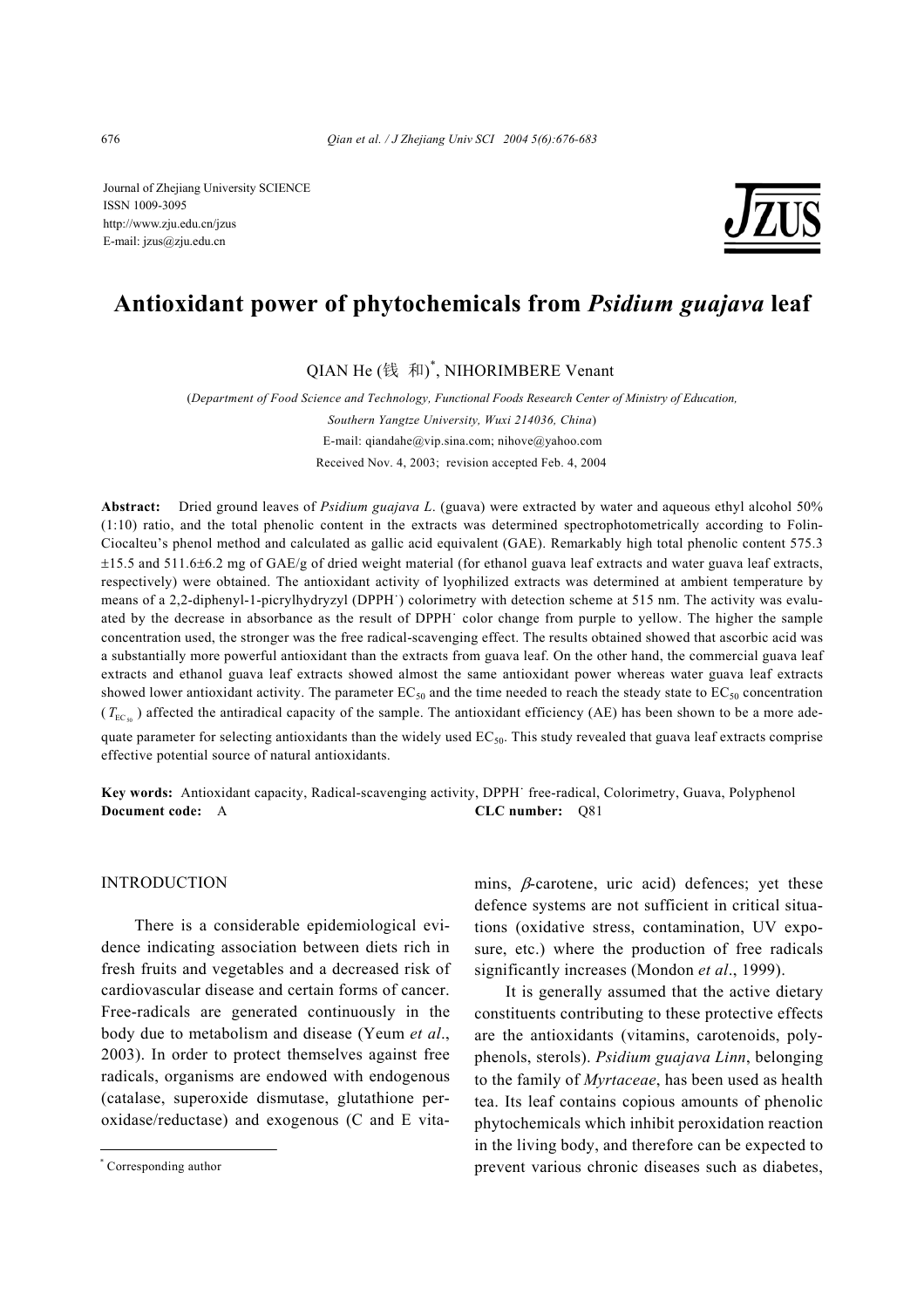cancer, heart-disease (Kimura *et al*., 1985). Furthermore, decreasing of free-radicals has antioxidizing effect in the body, meaning these guava leaf polyphenols can prevent arterial sclerosis, thrombosis, cataract and inhibit senescence of the body and skin (Okuda *et al*., 1982). Many people habitually take medicinal decoction of guava leaf for long for treatment of diarrhoea (Watt and Branchwizk, 1969), and therefore, the safety of guava leaves have empirically been confirmed (Hamada and Kitanaka, 1999). People in China use guava leaf as anti-inflammatory and haemostatic agent (Liu, 1988). It was reported that the leaves of *P. guajava Linn* contain an essential oil rich in cineol, tannins and triterpenes. In addition, three flavonoids (quercetin, avicularin, and guaijaverin) have been isolated from the leaves (Khadem and Mohammed, 1959). The antioxidant activity of phenolic compounds is determined by their molecular structure and, more specifically, by the position and degree of hydroxylation of the ring structure. The antioxidative activity is conventionally used to indicate the ability of antioxidant to scavenge some radicals. Phenolic compounds are typical active oxygen scavengers in foods and have been evaluated by several methods. One among tests proposed for assessment of antioxidative activity (AOA) is DPPH˙ free-radical colorimetry (Brand-Williams *et al*., 1995), whose color changes from purple to yellow in the presence of antioxidants. The kinetics of decolorization reactions directly relate to the types of antioxidants and to their different concentrations. The more rapidly the absorbance decreases, the more potent is the antioxidant activity of the antioxidants in terms of hydrogen donating ability (Yen and Duh, 1994). The rapid reduction of DPPH˙ radical by antioxidants allows the evaluation of antioxidant power of different antioxidants.

This work aimed at assessing the total antioxidant activity of guava leaf extracts for comparison with the antioxidant activity of synthetic antioxidant such as ascorbic acid, using a DPPH˙ free-radical since guava leaf extracts have been found to contain a wide range of phenolic compounds which may act as antioxidants.

# EXPERIMENTAL DETAILS

## **Standard and reagents**

The standard guava leaf extract was purchased from Bizen Chemical Co., Ltd (Japan).

Ascorbic acid and methanol (99.95 % purity) were of analytical grade, and obtained from the Chemical Depot of Southern Yangtze University (Wuxi, China), while (DPPH˙) 2,2-diphenyl-1-picrylhydrazyl was purchased from Sigma Chemical Co. (St. Louis, Mo, USA). Other reagents used were of high purity.

## **Preparation of guava leaf extracts**

Dried guava leaves were ground and extracted in our laboratory using deionized water and aqueous ethyl alcohol 50  $\%$  (1:10) ratio, since they have shown efficacy with practically no toxicity toward many food ingredients and are marketable throughhout the world. The extracts were filtered through Whatman #2 filter paper (Whatman International Limited, Kent, England) using a chilled Büchner funnel and concentrated to about 10% of the original volume by a rotary evaporator at 40 °C. The concentrate was then lyophilized. The amount of total phenolic content in the guava leaf extracts was determined according to the procedure of Singleton and Rossi (1965) modified by Hoff and Singleton (1977), using Folin-Ciocalteu's phenol reagent to develop a pigment whose absorbance was determined at 765 nm. The results were expressed as gallic acid equivalent (GAE).

# **Free radical-scavenging method**

The antioxidant activity of guava leaf extracts was measured in terms of hydrogen donating or radical scavenging ability, using the stable radical, DPPH˙ (Brand-Williams *et al*., 1995). A methanolic solution (0.1 ml) of sample of various concentrations (0.1−0.5 mg/ml) was placed in a cuvette, and 4 ml of  $(6\times10^{-5})$  mol/L methanolic solution of DPPH˙ was added. The mixture was shaken vigorously and then, absorbance measurements commenced immediately. The decrease in absorbance at 515 nm was determined continuously with data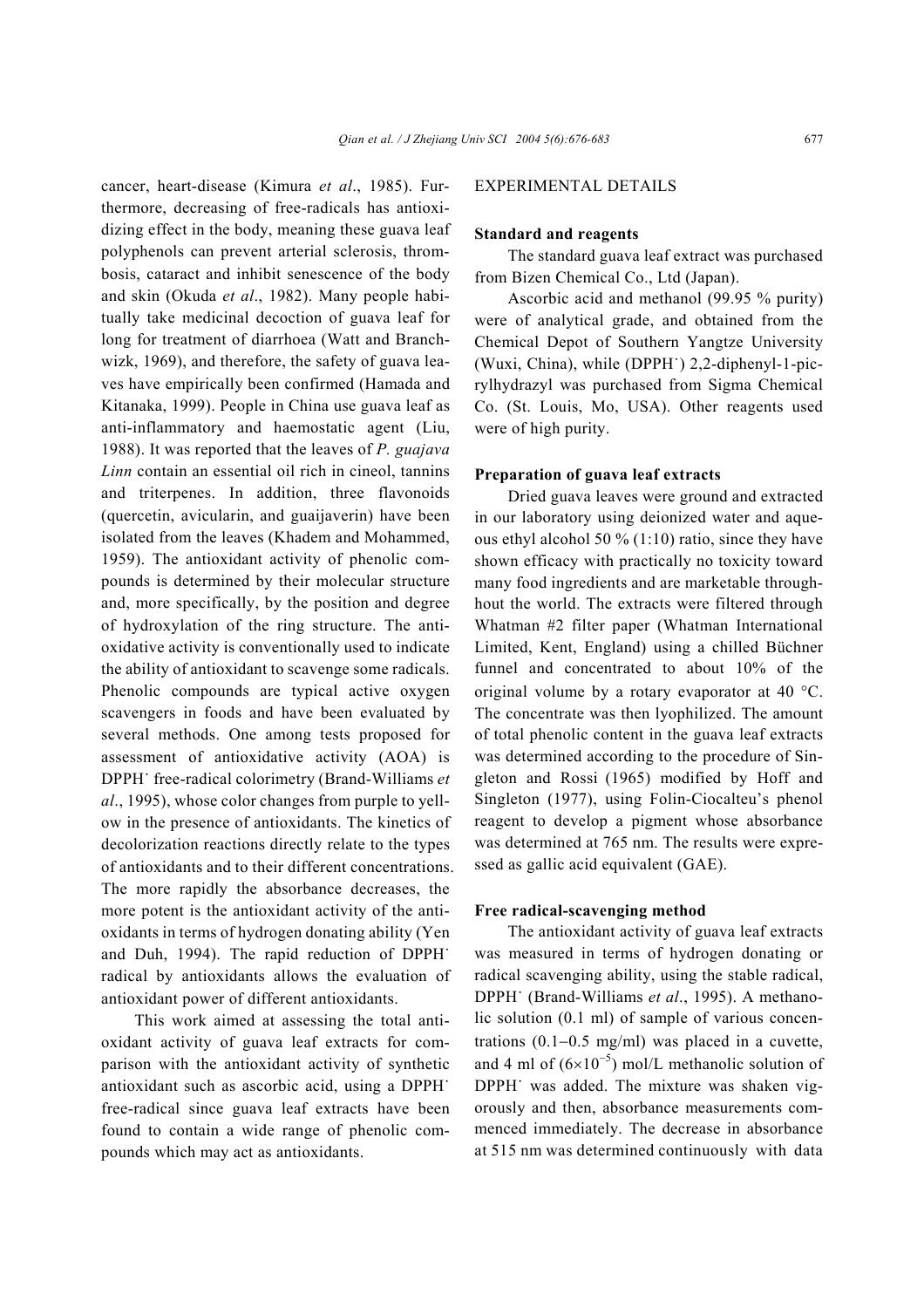capturing at 60 seconds intervals with the UV-Vis spectrophotometer Model Leng Guang 722 (Shanghai Analytical Instruments Factory), until the reaction reached a plateau. Methanol was used to zero the spectrophotometer. The absorbance of the DPPH˙ radical without antioxidant (i.e. the control) was measured daily. Special care was taken to minimize the loss of free radical activity of the DPPH˙ radical stock solution as recommended by Blois (1958). All determinations were performed in triplicate. The calibration curve was determined using two blanks and the values were averaged. The DPPH˙ concentration in the reaction medium was calculated from the following equation as determined by the linear regression:

$$
A_{515 \text{ nm}} = 0.0044 \text{ [DPPH]}_T - 0.0017
$$

where [DPPH<sup> $\cdot$ </sup>]<sub>*T*</sub> was expressed as mg/liter; with *r* = 0.999. The percent inhibition of the DPPH˙ by the samples was calculated according to the formula of Yen and Duh (1994) as follows:

% Inhibition = 
$$
[(A_{C(0)} - A_{C(t)}) / A_{C(0)}] \times 100
$$

where  $A_{C(0)}$  was the absorbance of the control at  $t =$ 0 min and  $A_{C(t)}$  was the absorbance of the antioxidant at *t*, which varied with the different concentrations.

#### **Statistical analysis**

Total polyphenolic content was presented as mean value plus or minus standard deviation. Statistical analysis between experimental results was based on student's *t*-test. Significant difference was statistically considered at the level of  $P \le 0.005$ .

## RESULTS AND DISCUSSION

# **Antioxidant activity of different extracts from guava leaf according to the DPPH˙ radical scavenging method**

The results (Figs.1−2) showed that the decrease in absorbance of the DPPH˙ radical was due to its reduction by different antioxidants. Absorbance decreases as a result of a color change from purple to yellow as the radical was scavenged by antioxidant through donation of hydrogen to form the stable DPPH-H. The data showed that DPPH˙ Solution was bleached with all the samples tested. However, differences could be observed through different antioxidants used and their concentrations.

Table 1 shows that ascorbic acid is superior inhibitor of DPPH˙ compared to guava leaf extracts. From Table 1, ascorbic acid showed high percentage inhibition while standard guava leaf extracts, ethanol guava leaf extracts and water guava leaf extracts respectively, showed decreasing inhibition



**Fig.1 Time course of absorbance reduction of 4 ml of 6**×**10**<sup>−</sup>**<sup>5</sup> mol/L 2,2-diphenyl-1-picrylhydryzyl (DPPH˙) in methanol and each tested sample (ascorbic acid, water GLE, ethanol GLE, standard GLE) at concentration: 0.25 mg/ml, by the decolorization reaction of DPPH˙ radical from purple to yellow. GLE: guava leaf extracts**



**Fig.2 Time course of absorbance reduction of 4 ml of 6** ×**10-5 mol/L 2,2-diphenyl-1-picrylhydryzyl (DPPH˙) in methanol and each tested sample (ascorbic acid, water GLE, ethanol GLE, standard GLE) at concentration: 0.5 mg/ml, by the decolorization reaction of DPPH˙ radical from purple to yellow. GLE: guava leaf extracts**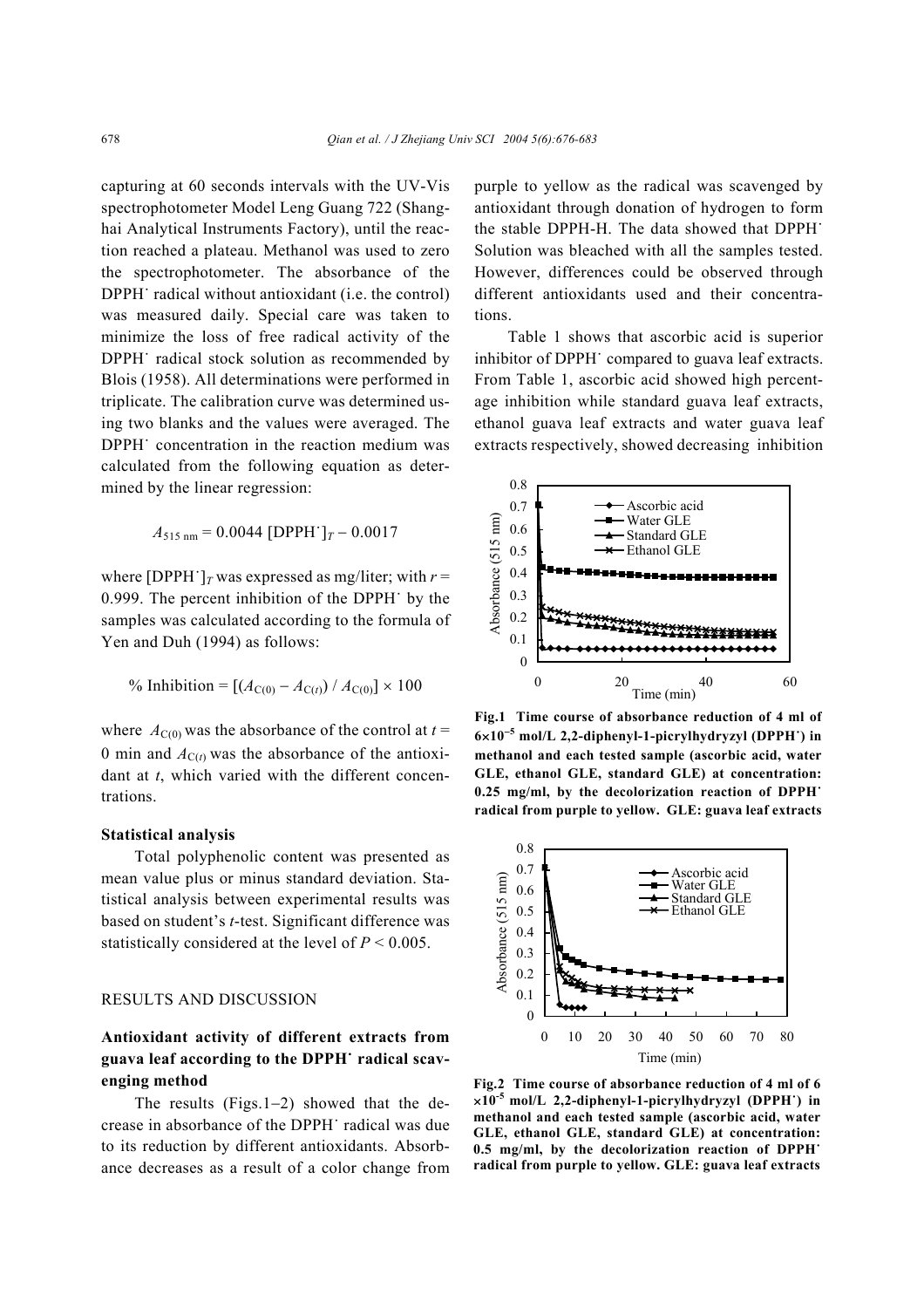**Table 1 Comparison of antioxidant activity of guava leaf extracts with ascorbic acid expressed as % inhibition** 

| Concentra-<br>tion $(mg/ml)$ | Ascorbic<br>acid | <b>STD</b><br>(GLE) | Ethanol<br>(GLE) | Water<br>(GLE) |
|------------------------------|------------------|---------------------|------------------|----------------|
| 0 <sub>1</sub>               | 35.76            | 31.69               | 27.62            | 18.23          |
| 0.25                         | 91.58            | 83.02               | 75.87            | 46.14          |
| 04                           | 92.42            | 85.69               | 80.92            | 47.12          |
| 0.5                          | 94.38            | 87.79               | 82.74            | 75.13          |

GLE: guava leaf extracts, STD: standard

effect for all concentrations. For all the antioxidants, with higher the concentrations, the bleaching ability of the DPPH˙ solution was nearly complete. Ascorbic acid was substantially more active whatever the concentrations used (Table 1) in comparison with different extracts from guava leaf. With high concentration of ascorbic acid, it was possible to observe nearly a 100% free radical scavenging effect. Ethanol GLE and standard GLE had nearly the same effect for the similar concentrations used. As for ascorbic acid, ethanol GLE, standard GLE and water GLE, a clear gradient activity was seen from the first to the last concentration used (Table 1). Ascorbic acid, known to act as antioxidant (Larson, 1988) and different extracts from guava leaf showed good free radical-scavenging activity depending on the concentration used. The higher the concentration used the higher the free radical-scavenging effect.

Total phenolic content values of standard GLE, ethanol GLE and water GLE were 598.25±4, 575.3  $\pm 15.5$  and  $511.6\pm 6.2$  mg of gallic acid equivalent (GAE)/g of dry weight material, respectively. The average of total phenolic content of standard, ethanol and water GLE were significantly different at *P* <0.005. Ascorbic acid, a potential antioxidant, was used as positive control of antioxidant activity compared with the extracts of guava leaf found to contain significant amounts of natural phenolics that are antioxidants. Guava leaf extracts (GLE) analysis revealed they contain different phenolic compounds such as 1−tannic acid; 2−procatechuic acid; 3−caffeic acid; 4−ferulic acid; 5−rutin trihydrate; 6−quercetin dihydrate (the HPLC profile was not reported). Typical phenolics that possess antioxidant activity are known to be mainly phenolic acids and flavonoids (Hopia *et al*., 1999). Due to the diversity and complexity of the natural mixtures of phenolic compounds in the different extracts of guava leaf, it is rather difficult to characterize every compound and assess or compare their antioxidant activities (Zheng and Wang, 2001). The present study showed that the amount of ethanol guava leaf extracts to total phenolic content was higher than that of water guava leaf extracts. Moreover, it can be seen from Table 1 that ethanol GLE exhibited higher antioxidant activity (expressed in terms of percentage inhibition) than water guava leaf extracts for all the concentrations tested. Antioxidant activity of the extracts may also be attributable to unidentified substances or to synergistic interactions.

# **Fraction of the residual DPPH˙ solution plotted versus time**

The absorbance of the solution decreases depending on the intrinsic antioxidant activity (AOA) of the antioxidant as well as on the speed of the reaction between DPPH˙ and the same antioxidant. In case of rapid kinetic behaviour, practically all samples at high concentrations reacted within a very short time, and a steady state was reached almost immediately. On the other hand, slow kinetic behaviour (lowest concentration for each sample) implied longer periods before the steady state was reached. Moreover, ascorbic acid showed rapid kinetic behaviour, and is a strong reducer of a DPPH˙ radical, i.e. it has high antioxidant activity (AOA).

Clearly, the reaction kinetics depended on the concentration of the different samples. For example, samples containing lower concentrations reacted slowly (steady state was not reached within a short time) with DPPH˙, while at the highest concentration level of each sample, the steady state was apparently reached after 8 minutes for ascorbic acid, after 12 minutes for standard GLE, after 20 minutes for ethanol GLE and after 24 minutes for water GLE.

Data on the time course of absorbance (reaction kinetics) (Figs.1−2) enabled assessment of the extent of AOA for each sample. To do so, it was necessary to convert data on the reaction kinetics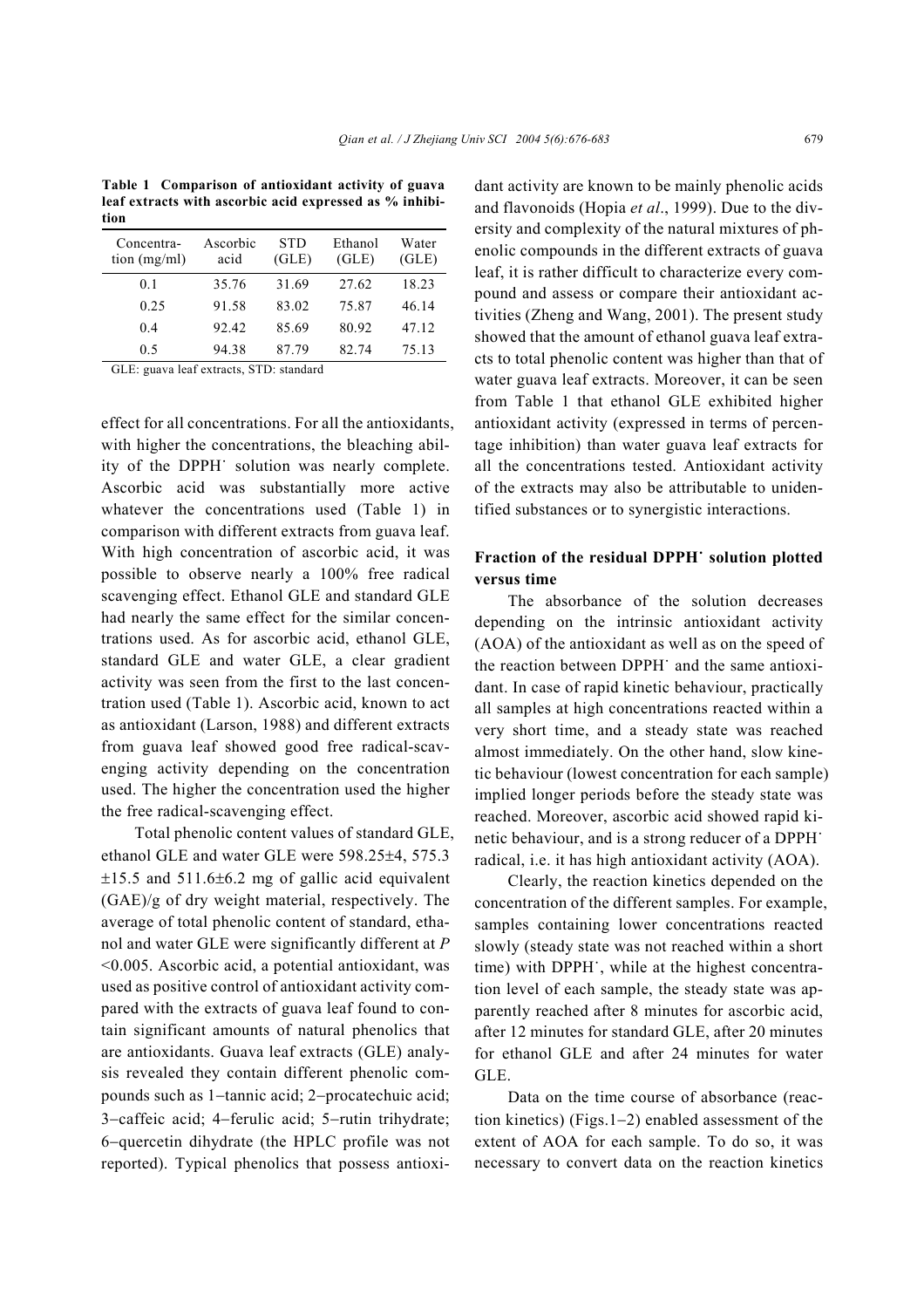into new plots displaying the fraction of residual DPPH˙ in solution as a function of time. The fraction of residual DPPH (DPPH res) was calculated from:

$$
\%DPPH_{res} = [DPPH^{\cdot}]_t / [DPPH^{\cdot}]_{t=0}
$$

where  $[DPPH^{\dagger}]_t$  and  $[DPPH^{\dagger}]_{t=0}$  are concentration of DPPH<sup> $\cdot$ </sup> at  $t = 0$  and  $t = t$ , respectively.

[DPPH˙]*t* was determined according to the linear regression equation below:

$$
A_{515 \text{ nm}} = 0.0044 \text{ [DPPH'}]_T - 0.0017
$$



**Fig.3 Fraction of the residual DPPH˙ plotted versus time for concentrations of ascorbic acid varying from 0.1 to 0.5 mg/ml at the steady state. The high the sample concentration the decrease was the residual DPPH˙**



**Fig.5 Fraction of residual DPPH˙ plotted versus time for concentration of standard guava leaf extracts (std GLE) varying from 0.1 to 0.5 mg/ml to reach the steady state. The high the sample concentration the decrease was the residual DPPH˙**

Figs.3−6 are time dependent plots of residual DPPH˙ for various concentrations of ascorbic acid and different types of guava leaf extracts. From the different figures, the decrease in absorbance was function to the concentration. The higher the concentration, the greater was the decrease in absorbance. Using data from preceding figures, new plots can be constructed to display fractions of DPPH˙ left in the solution at steady state condition as a function of sample concentration (mg antioxidant/g DPPH˙) as shown in Fig.7.



**Fig.4 Fraction of residual DPPH˙ plotted versus time for concentration of ethanol guava leaf extracts (EtOH GLE) varying from 0.1 to 0.5 mg/ml to reach the steady state. The high the sample concentration the decrease was the residual DPPH˙**



**Fig.6 Fraction of residual DPPH˙ plotted versus time for concentration of water guava leaf extracts (Water GLE) varying from 0.1 to 0.5 mg/ml to reach the steady state. The high the sample concentration the decrease was the residual DPPH˙**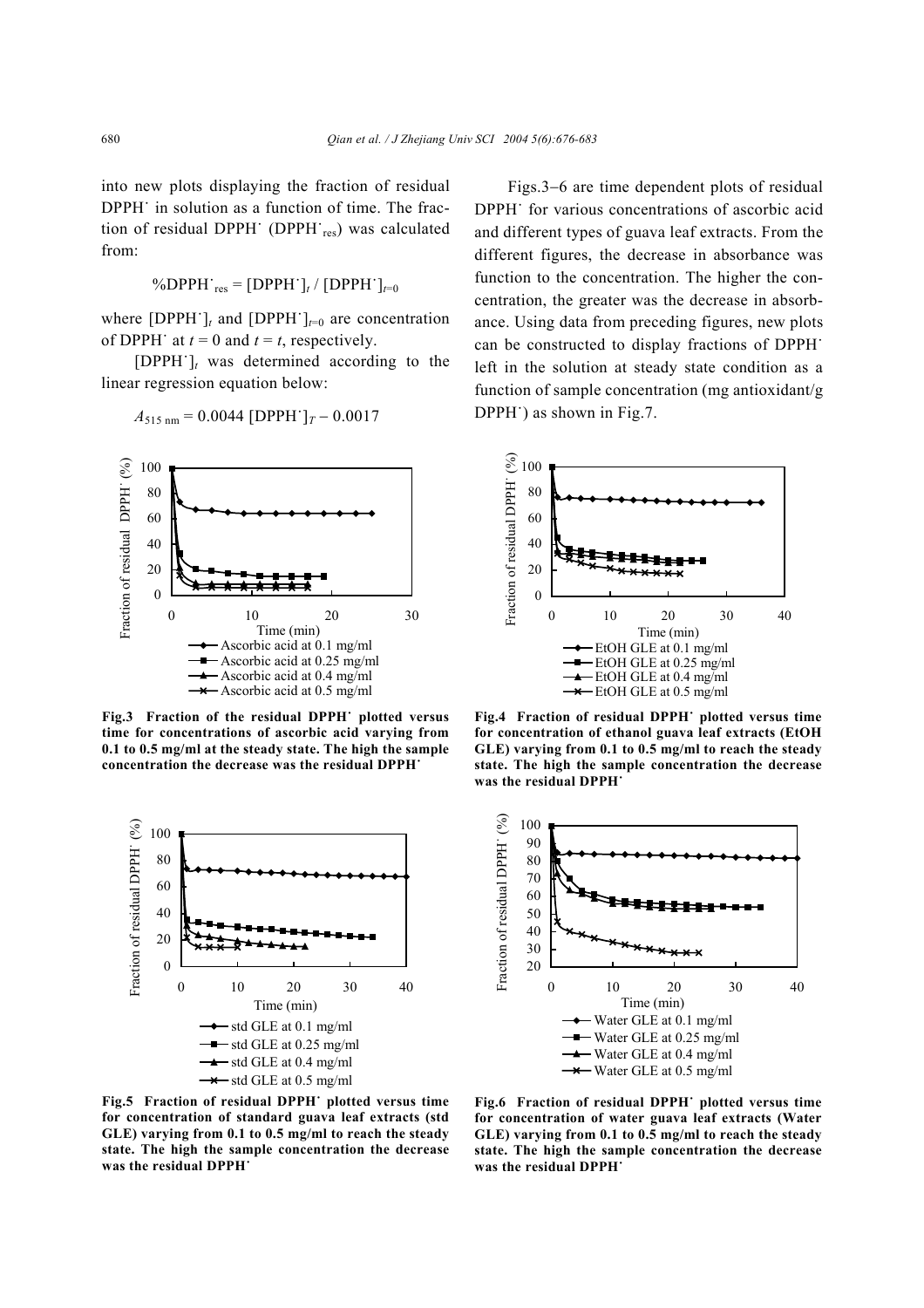

**Fig.7 Fraction of the residual DPPH˙ left at the steady state plotted, versus the ratio (mg of antioxidant/g of DPPH˙). From the graph one obtains 54 mg ethanol GLE, 130 mg water GLE, 53 mg standard GLE, and 50 mg ascorbic acid as efficient concentration EC50**

At this stage it is useful to introduce a concept of efficient concentration  $EC_{50}$  (i.e. Radical-scavenging activity) defined as the amount of antioxidant concentration needed to reduce the initial DPPH $\cdot$  concentration,  $C_{\text{DPPH}^+ (t=0)}$  by a factor of two (at steady state). The parameter  $EC_{50}$  is a direct quantitative measure for antioxidative activity (AOA); highly effective (high antioxidative activity) antioxidant is characterized by low  $EC_{50}$  value, and vice versa.

Then the parameter  $EC_{50}$ , which reflects the depletion of 50% radical-scavenging activity, was calculated for each type of sample. The  $EC_{50}$  values of the different samples taken into account were obtained from the plot of the absorbances against the concentrations and are summarized in Table 2.

Table 2 shows that the lower the  $EC_{50}$ , the shorter was the reaction time and the higher the antiradical efficiency. Inspection of Fig.7 showed that  $EC_{50}$  per g DPPH = 54 mg ethanol GLE, 130 mg water GLE, 53 mg standard GLE and 50 mg ascorbic acid. Our results showed that ethanol GLE contained higher radical-scavenging activity than water GLE due to the higher amount of phenolic content, which agreed well with the report of Yamagushi *et al*.(1998). The parameter, antiradical efficiency (AE) which is more discriminatory than EC50 according to Sanchez-Moreno *et al*.(1997) was used to define the antioxidant capacity of guava leaf extracts. Considering that both  $EC_{50}$  and the time needed to reach the steady state to  $EC_{50}$  concentration ( $T_{\text{EC}_{50}}$ ), which was calculated graphically, affect the antiradical capacity, it was reliable to assess that parameter as  $AE=1/EC_{50}T_{EC_5}$ .

The concentration of antioxidant needed to decrease by 50% the initial substrate concentration  $(EC_{50})$  is a parameter widely used to measure the antioxidant power (Robak and Gryglewski, 1988; Yoshida *et al*., 1989; Vinson *et al*., 1995). The lower the  $EC_{50}$ , the higher was the antioxidant power. Table 2 shows that ascorbic acid was a substantially more powerful antioxidant than the extracts from guava leaf. On the other hand, the standard GLE and ethanol GLE showed almost the same antioxidant power whereas water GLE showed lower antioxidant activity (Table 2). The ranges of time at the steady state was determined for each type of antioxidant and varied with concentrations. The higher the concentration, the shorter was the time needed to reach the steady state. Many attempts to explain the structure-activity relationship of some polyphenols have been reported by Hagerman *et al*.(1998). It is known that monophenols are less

| Antioxidant   | $EC_{50}$ (mg antioxidant/g)<br>$DPPH^{\cdot})^a$ | Ranges of time at the steady state (min)<br>for antioxidant concentrations | $T_{\text{EC}_{50}}$ (min) <sup>a</sup> | $AE(x10^{-3})$ |
|---------------|---------------------------------------------------|----------------------------------------------------------------------------|-----------------------------------------|----------------|
| Water GLE     | $130 \pm 1.0$                                     | $24 - 40$                                                                  | $45 + 4$                                | 0.31           |
| Standard GLE  | $54+3.2$                                          | $20 - 30$                                                                  | $36 \pm 1$                              | 0.52           |
| Ethanol GLE   | $53+2.0$                                          | $10 - 38$                                                                  | $42+6$                                  | 0.42           |
| Ascorbic acid | $50\pm0.5$                                        | $7 - 14$                                                                   | $25+2$                                  | 0.80           |

**Table 2 50% Radical scavenging activity concentration of antioxidants and their antiradical efficiencies**

GLE: guava leaf extracts;  $T_{\text{EC}_{50}}$  Time needed to reach the steady state to EC<sub>50</sub> concentration; AE: Antiradical efficiency

<sup>a</sup>: Each value is the mean  $\pm$  standard deviation of a triplicate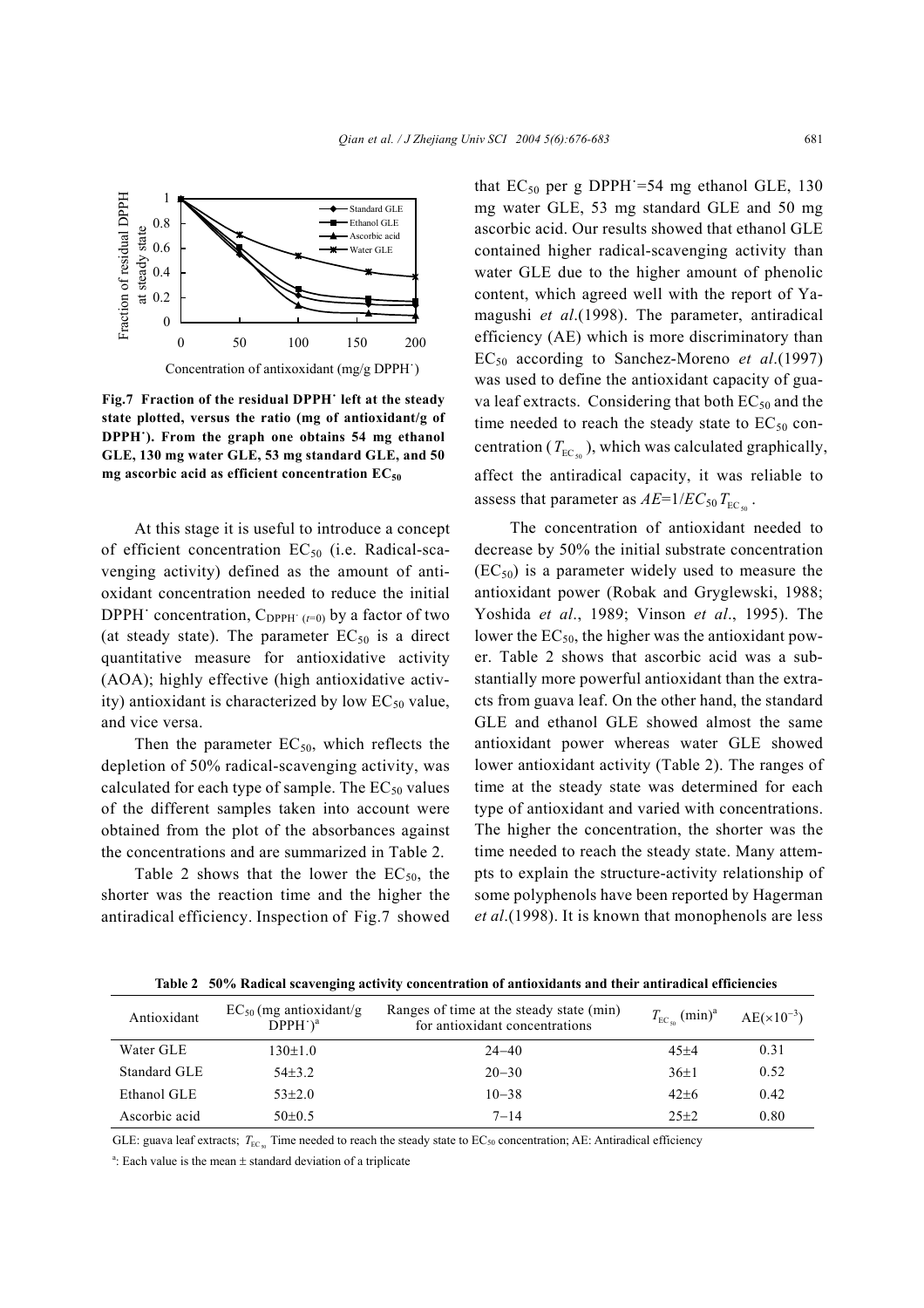efficient than polyphenols. The accessibility of the radical center of DPPH˙ to each antioxidant could also influence the antioxidant power (Yoshida *et al*., 1989).

There is little information on the kinetic behaviour of the antioxidant compounds in the oxidation process (Sanchez-Moreno *et al*., 1997). Halliwell (1990) reported that the antioxidant power results first from the capacity to prevent the autoxidation of free radical-mediated oxidation of the substrate in low concentration and second, that the resulting radical after scavenging must be stable. In our model we consider that "short time" should be added to the first condition resulting "low concentration and short time" because the reaction time is also important to define antioxidant capacity. In case of the high concentration  $(>0.5 \text{ g/ml})$ , the results after scavenging (not shown) were not stable due to interference of food pigments.

Table 2 shows the significance of antiradical efficiency (AE) in comparison with  $EC_{50}$  ascorbic acid, ethanol GLE and standard GLE which were nearly equal, being superior to that of water GLE. However, the AE of ascorbic acid was 1.5-fold that for standard GLE and 1.9-fold that for ethanol GLE whereas standard GLE was 1.2-fold that for ethanol GLE. The classification order of AE for the tested antioxidants was: ascorbic acid > standard GLE > ethanol GLE > water GLE. This fact showed that AE is a more adequate parameter for selecting antioxidants than the widely used  $EC_{50}$ .

Guava leaf extracts showed potential antioxidant activity and can be used to extend the shelf life of foodstuffs, to reduce wastage and nutritional losses by inhibiting and delaying oxidation. However, antioxidant cannot improve the quality of an already oxidized food product (Coppen, 1983). Increased intake of guava leaf extracts is therefore good for our health.

# **CONCLUSIONS**

Ascorbic acid, known to act as antioxidant and different extracts from guava leaf showed good free radical-scavenging activity depending on the concentration used. The higher the concentration used the higher the free radical-scavenging effect. The parameter, antiradical efficiency (AE) has been found to be a more adequate parameter for selecting antioxidants than the widely used  $EC_{50}$ . Therefore, supplementing a balanced diet with guava leaf extracts may provide health-promoting effects. It will also be important to study the synergistic effect of different phenolic compounds contained in guava leaf extracts.

#### **References**

- Blois, M.S., 1958. Antioxidant determinations by the use of a stable free radical. *Nature*, **181**:1199-1201.
- Brand-Williams, W., Cuvelier, M.E., Berset, C., 1995. Use of free radical method to evaluate antioxidant activity. *Lebensmittel-Wissenschaft and Technologie*, **28**(1): 25-30.
- Coppen, P.P., 1983. The Use of Antioxidants. *In*: Rancidity in Foods, J.C. Allen, R.J. Hamilton (Eds.). Applied Science Publisher, London and New York.
- Hagerman, A.E., Riedl, K.M., Jones, G.A., Sovik, K.N., Ritchard, N.T., Hartzfeld, P.W., Riechel, T.L., 1998. High molecular weight plant polyphenolics (Tannins) as biological antioxidants. *Journal of Agricultural and Food Chemistry*, **46**:1887-1892.
- Halliwell, B., 1990. How to characterize a biological antioxidant. *Free Radical Research Communications*, **9**:1- 32.
- Hamada, S., Kitanaka, S., 1999. Method of treatment of atopic dermatitis with dried guava leaves. *United States Patent*, **5**: 942, 231.
- Hoff, J.F., Singleton, K.I., 1977. A method for determination of tannin in foods by means of immobilized enzymes. *Journal of Food Science*, **42**(6):1566-1569.
- Hopia, A.I., Kahkonen, M.P., Vuorela, H.J., Rauha, J., Pihlaja, K., Kujala, T.S., Heinonen, M., 1999. Antioxidant activity of plant extracts containing phenolic compounds. *Journal of Agricultural and Food Chemistry*, **47**:3954-3962.
- Khadem, E.H.E., Mohammed, Y.S., 1959. Constituents of the Leaves of *Psidium guajava*, *L*. *Journal of Chemical Society*, **11**:3320-3323.
- Kimura, S., Tamaki, T., Aoki, N., 1985. Acceleration of fibrinolysis by the N-terminal peptide of alpha 2-plasmin inhibitor. *American Society of Hematology*, **66**(1):157-160.
- Larson, R.A., 1988. The antioxidants of higher plants. *Phytochemistry*, **27**:969-978.
- Liu, H.N., 1988. Chinese Medicinal Herbs of Hong Kong. Hang Chiewing Sa Kwang, Hong Kong, **2**:104-105.